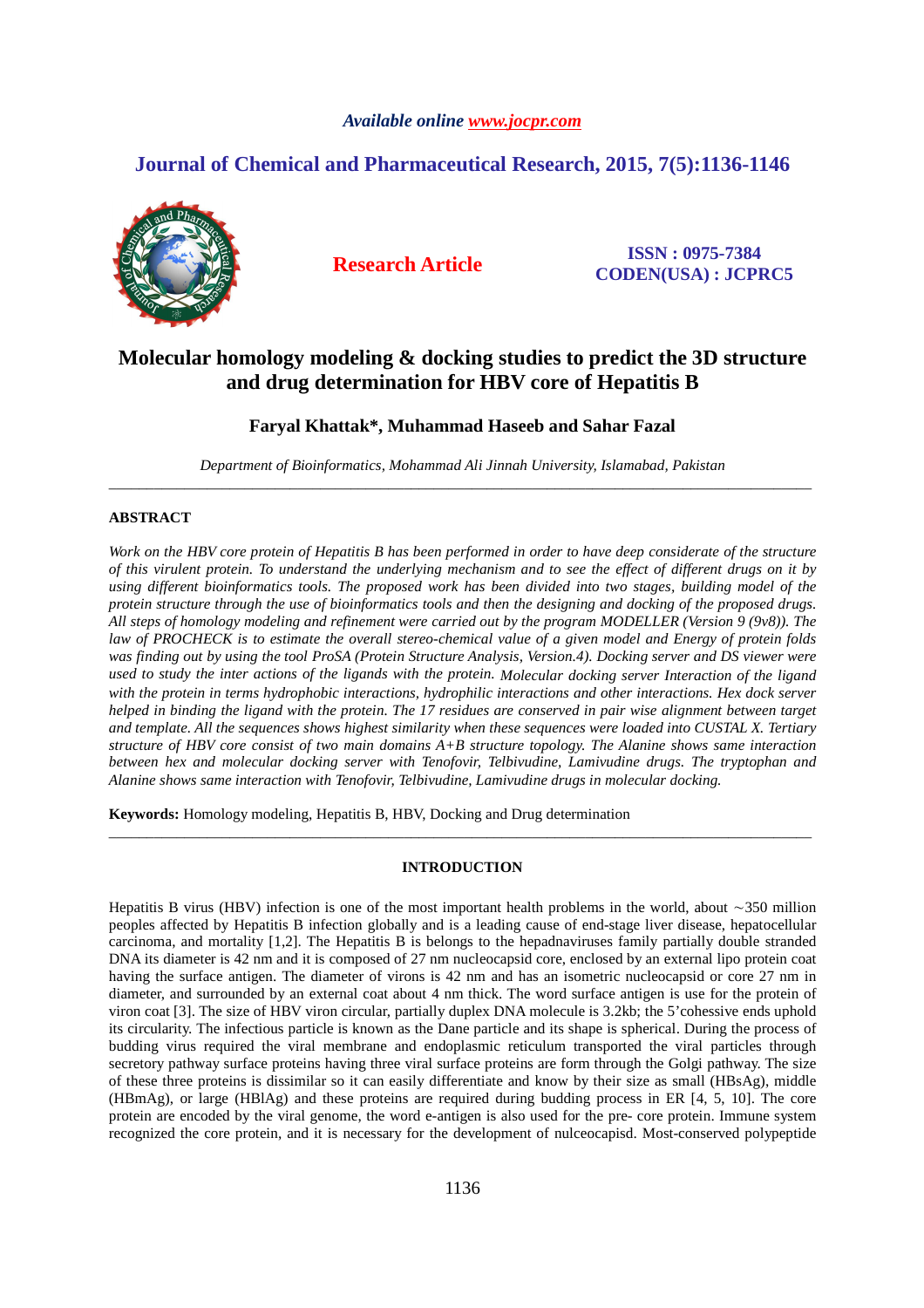among the mammalian hepadnaviruses is HBcAg that have 68% between HBV and WHV. Core proteins spontaneously assemble into forms resembling core particles [7]. HBV infected constricted untimely in the life cycle direct to chronic hepatitis, subsequently to cirrhosis, and finally to HCC, typically once a time of 30 to 50 years. Those males whose are infected with HBV are more likely to continue steadily infected than women, who are rapidly infected and to develop anti-HBs. Due to direct viral mechanism it is feasible that man is not carcinogenic [6].

*\_\_\_\_\_\_\_\_\_\_\_\_\_\_\_\_\_\_\_\_\_\_\_\_\_\_\_\_\_\_\_\_\_\_\_\_\_\_\_\_\_\_\_\_\_\_\_\_\_\_\_\_\_\_\_\_\_\_\_\_\_\_\_\_\_\_\_\_\_\_\_\_\_\_\_\_\_\_*

### **EXPERIMENTAL SECTION**

## **Sequences Extraction**

Through the way of present studies primary sequences of HBV core (swissprot AC: Q778I9) was retrieved from the SWISSPROT (http://www.us.expasy.org) and PIR (http://www.georgetown.edu) database [11, 12].

#### **Searching Template**

Template searching is carried out through BLAST (Psi-BLAST) algorithm against Protein Data Bank (PDB), the sequence which shows high homology to the target sequence has chosen as template [13].

## **Multiple Sequence Alignment**

Multiple sequence alignment was carried out using the program CLUSTAL X (Version: 1.81) to identify the homologous and functionally important regions, the Sequences which are homologous to the target Sequences were retrieved from SWISS-PROT [14].

#### **Phylogenetic Analysis**

Phylogenetic analysis is used to establish the evolutionary relationships among organisms. The results of an analysis can be obtained in form of Draw gram and Draw tree [15].

# **Secondary Structure Prediction**

Sequences were submitted to the Consensus Secondary Structure Prediction Server athttp://pbil.ibcp.fr/NPSA/npsa\_npsa.html in order to predict the secondary structures of the target sequences [16].

#### **PDB sum**

PDB sum is a database that provides an overview of the contents of each 3D structure deposited in the Protein Data Bank (PDB). It shows the molecules that make up the structure (i-e protein chains, DNA, ligands and metal ions) and schematic diagrams of their interactions. Extensive use is made of the freely available RasMol molecular graphics program to view the molecules and their interactions in 3D.

#### **Model Building and Refinement**

Three dimensional comparative model of HBV core was constructed using the crystal coordinates of templates on the basis of alignment between target and template sequences. All steps of homology modeling and refinement were carried out by the program MODELLER (Version 9 (9v8)) [17].

#### **Model Visualization and Evaluation**

In order to check out the consistency of the alignment and modeling of variable surface loops, structural investigations on the graphics screen using 3D visualization programs, Ds-Viewer was performed [18]. Effectiveness of the predicted model was carried out by the program PROCHECK [19] (Version: 3.4), the Energy Command of the MODELLER is use to check out the geometry, chemistry, and energy distributions of the model [17]. The ProSA (Protein Structure Analysis) web server is used to determine the energy graphs structural design of protein folds to verify the protein structure quality and the statistics of non-bonded interactions between different atom types through ERRAT [20,21].

#### **Proteins Ligand Interactions**

We have used Program Ligand Explorer (http://www.kukool.com/ligand) to study the Protein–Ligand interactions.

#### **Molecular Docking Server**

It tells about the interaction of the ligand with the protein in terms hydrophobic interactions, hydrophilic interactions and other interactions. It also tells about the electrostatic energy, intermolecular energy, and frequency of the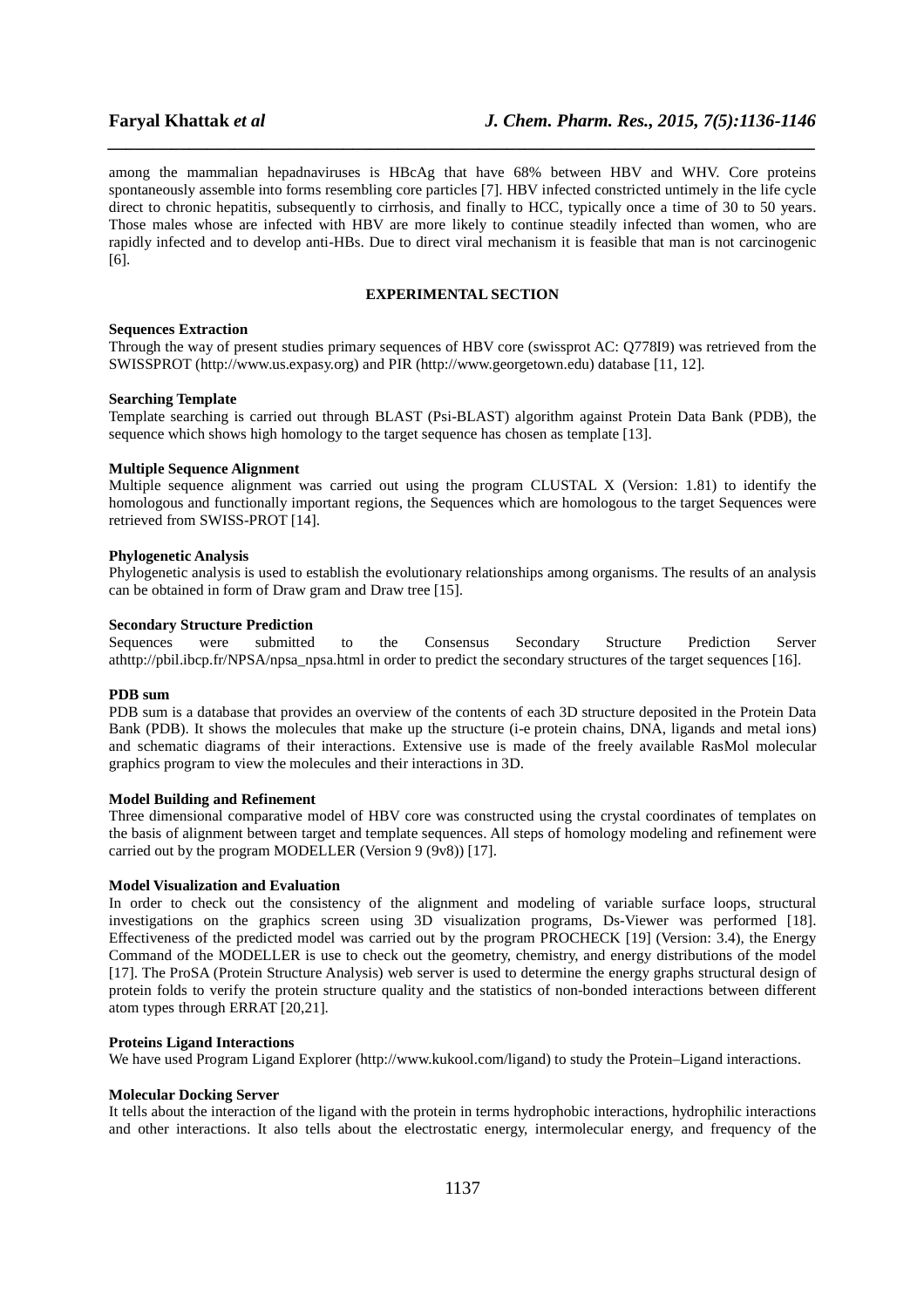interacting ligand [23].

#### **Hex Dock Server**

This server also helped in binding the ligand with the protein, it takes both the protein and the ligand to be docked, in the .pdb format. It gives the top 100 good results, and a separate file of the best result. The file contains the interactions in terms of hydrophobic, hydrophilic, metallic, hydrogen bond and bridged Hydrogen bond [22].

*\_\_\_\_\_\_\_\_\_\_\_\_\_\_\_\_\_\_\_\_\_\_\_\_\_\_\_\_\_\_\_\_\_\_\_\_\_\_\_\_\_\_\_\_\_\_\_\_\_\_\_\_\_\_\_\_\_\_\_\_\_\_\_\_\_\_\_\_\_\_\_\_\_\_\_\_\_\_*

## **RESULTS AND DISCUSSION**

Sequence homology searches for the query HBV core was conceded by using BLAST algorithm carried out protein data bank. Crystal structure coordinate of 1YDO were selected as a template on the basis of maximum sequences similarity score and lowest E value for constructing the 3D structure of HBV core. Sequence similarity searches of target (SwissProt AC: Q778I9) showed 82% identity to the template 1YDO. MODELLER 8v2 align2d command was used to carry out the alignment between two sequences by inserting the gaps at the beginning and at the end of target sequences .The starting 33 residue of target sequence is absent. This starts from the MSE1 to trp33, which shows in Figure 1.

| 1 Y DO<br>HBV1 | MPYPKKVTIKEVGPRDGLONEPVWIATEDKITWINOLSRTGLSYIEITSFVHPKWIPALRDAIDVAKG<br>**<br>÷<br>۰<br>÷<br>÷<br>**                                                             |
|----------------|------------------------------------------------------------------------------------------------------------------------------------------------------------------|
| 1 YDO<br>HBV1  | IDREKGVTYAALVPNORGLENALEGGINEACVFMSASETHNRKNINKSTSESLHILKOVNNDAOKANL<br>LYREALESPEHCSPHHTALROAILCWGELMTLATWVGVNLEDPASRDLVVSYVNTNMGLKFROLLWFH<br>**<br>÷<br>÷     |
| 1 YDO<br>HBV1  | TTRAYLSTVFGCPYEKDVPIEQVIRLSEALFEFGISELSLGDTIGAANPAQVETVLEALLARFPANQI<br>ISCLTFGRETVIEYLVSFGVWIRTPPAYRPPNAPILSTLPETTVVRRRGRSPRRRTPSPRRRRSOSPR<br>÷<br>÷<br>÷<br>÷ |
| 1 Y DO<br>HBV1 | ALHFHDTRGTALANMVTALQMGITVFDGSAGGLGGCPYAPGSSGNAATEDIVYMLEQMDIKTNVKLEK<br>RRRSOSRESOC-                                                                             |
| 1 Y DO<br>HBV1 | LLSAAKWIEEKMGKPLPSRNLQVFKSS                                                                                                                                      |

**Figure 1: The sequence homology search for the query HBV core was carried out by using BLAST algorithm against PDB (Protein Data Bank). For constructing the 3D structure prediction 1YDO was selected as a template on the basis of 3D similarity from RCSB as shown in Figure 1** 



**Figure 2: ERRAT result of target sequence showing the overall quality of our model comparing it to the amount of errors allowed in a model**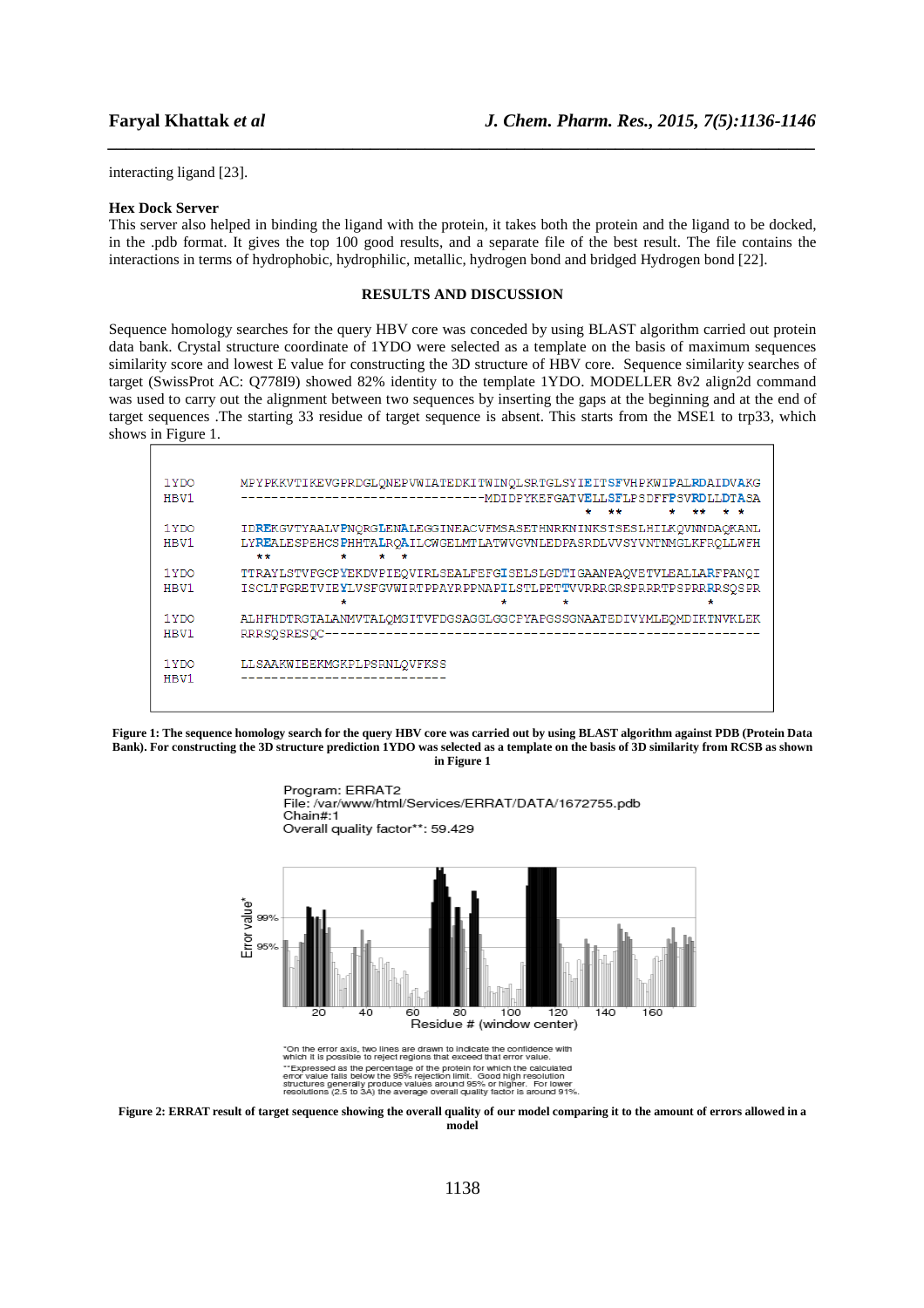

**Figure 3: The schematic diagram of the HBV core. One can see the secondary structure like α-helices on the C-terminal, and β-sheets on the N-terminal** 

As a result of pairwise sequence alignment the different sequences obtained are then run through CLUSTALX, which aligns the evolutionary conserved residues. In order to get best alignment, multiple sequence alignment is used. Most of the residues are conserved throughout the family. Target (HBV) and Template (1YDO) belongs to these clusters which shows that they belong to same ancestor. The phylogenetic tree for HBV as shown in Figure 7. Each branch in the dendrogram represents a point of deviation.

The atomic coordinates of the crystallographic structure 1YDO solved to the resolution of the 2.5  $A<sup>o</sup>$  were used as starting mode of the HBV111 HBV core variant structure, Ramachandran plot shows 85.4% core, 13.3% allow, 0.6% generously allowed regions , bad contacts 3, Dihedrals -0.12 , covalent -0.04, overall -0.21. This strongly indicates that the molecular models present good overall stereochemical quality shown in Figure (6a, 6b).



**Figure 4a: ProSA plot of HBV core showing the Z value <0**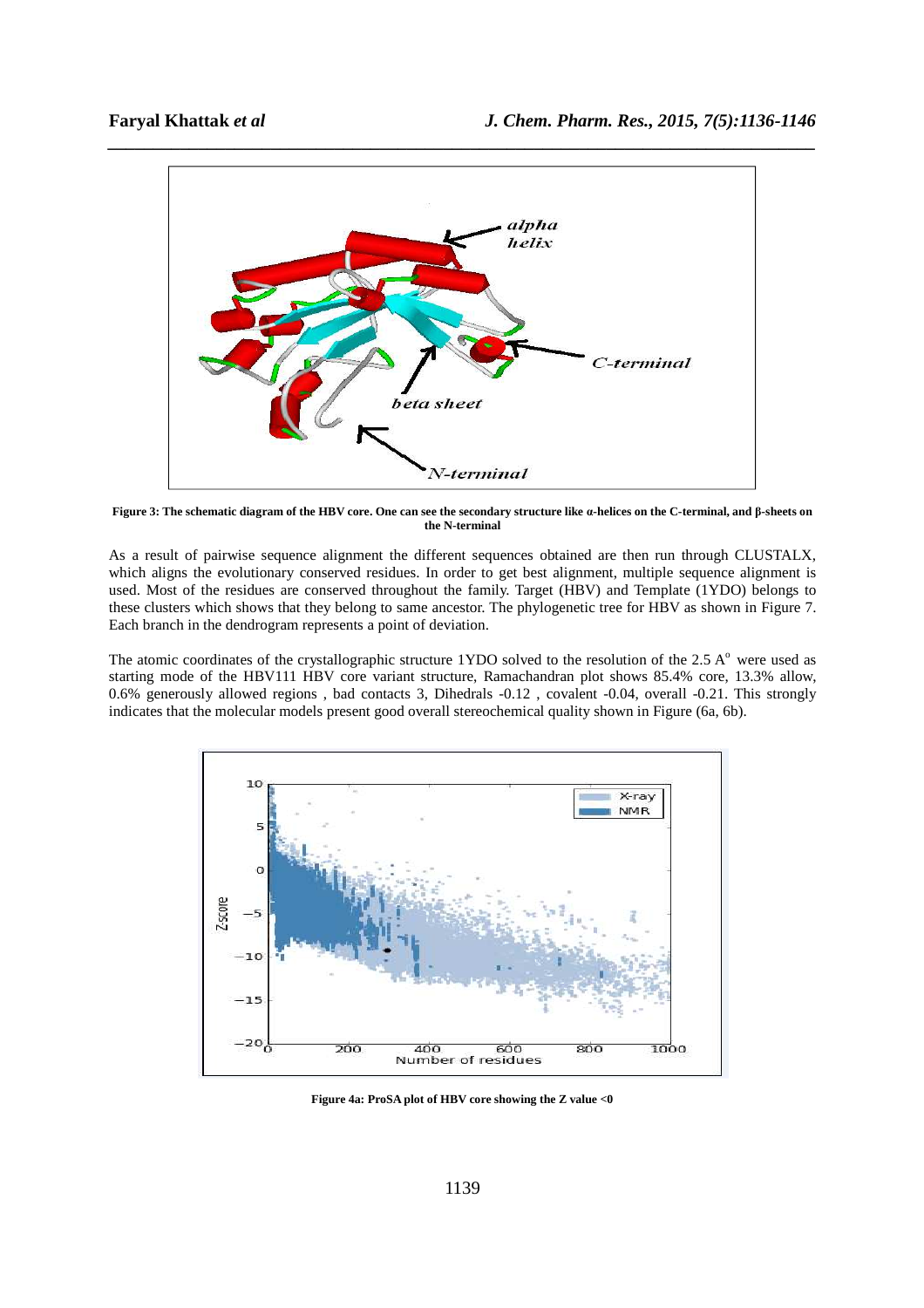

**Figure 4b: ProSA plot of HBV core showing the energy graph of residue score of HBV core** 



**Figure 5: Structural superposition of HBV core (sky blue) onto the crystal structure of 1YDO (purple)** 

ProSA calculates an overall quality score for a specific input structure. Using the program ProSA the energetic structural design of protein folds is determined. The energy graph of HBV (target) obtained by ProSA whose Z-score is (-1.27) given in Figure (3a, 3b). Which indicate the overall quality of protein structure. ProSA reveals that the predicted model satisfies the criteria for a good quality model. The energy graph for Template 1YDO obtained by ProSA whose Z-score is (-9.21) in Figure (4a, 4b).

ERRAT the overall quality of the model is verified through Errat is 59.42 shows the structure reliability. The structure reliability diagram of ERRAT shows in Figure 2.

The overall description of similarities and differences derived from backbone superposition is given in Figure 6. The RMSD value between template and the predicted model using all main-chain atoms was found to be 1.4091  $A^0$ . Both the sequences showed that the region are well superimposed but there are also some different conformations at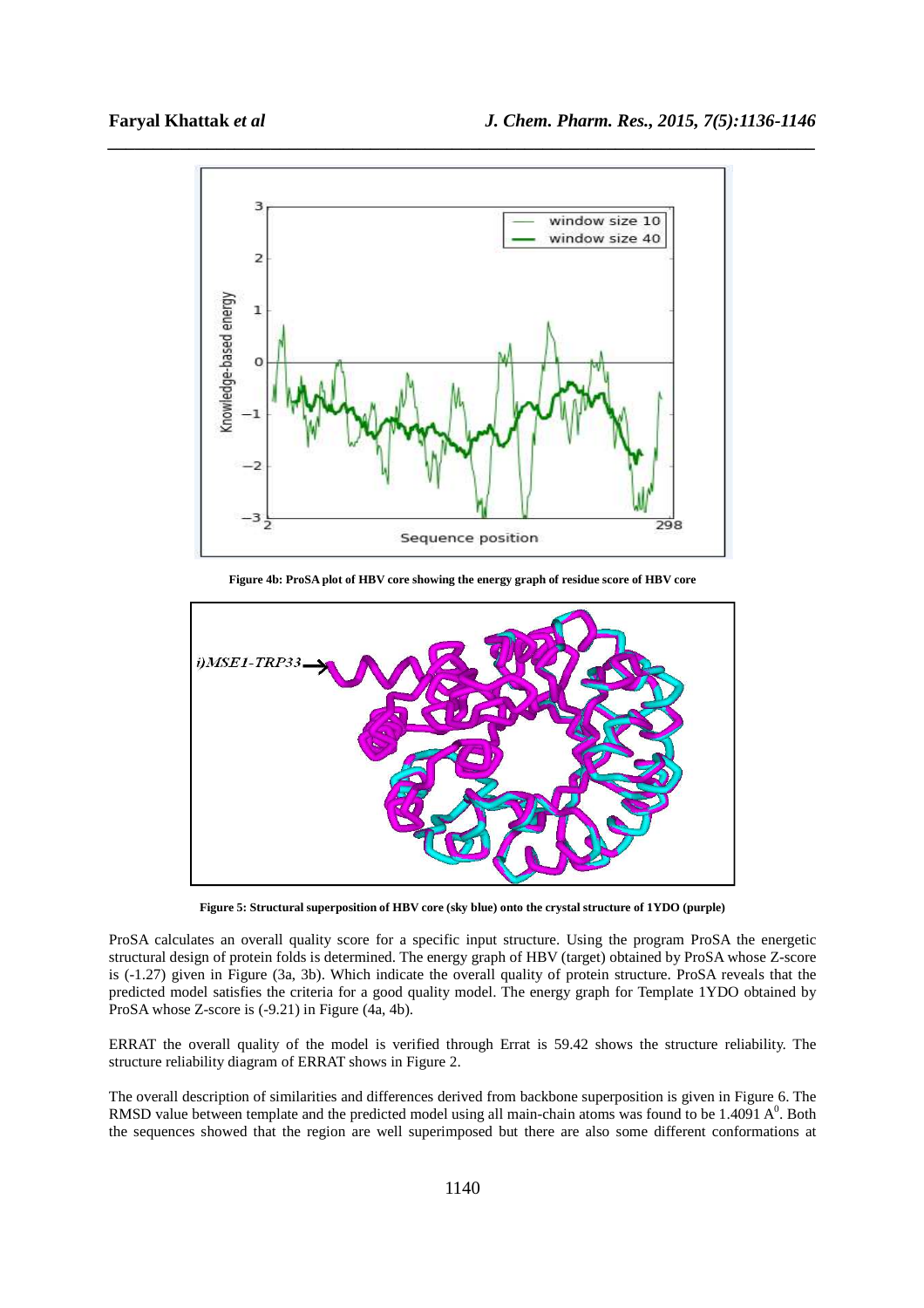starting regions like, MSE1 to Trp 33 respectively, which is due to insertion of gaps presenting the loop region as shown in Figure 5.

*\_\_\_\_\_\_\_\_\_\_\_\_\_\_\_\_\_\_\_\_\_\_\_\_\_\_\_\_\_\_\_\_\_\_\_\_\_\_\_\_\_\_\_\_\_\_\_\_\_\_\_\_\_\_\_\_\_\_\_\_\_\_\_\_\_\_\_\_\_\_\_\_\_\_\_\_\_\_*

```
---------///
                  \mathbf{p}\mathbf{R}\capC H E C K
                                                 \approx\mathbf{U}M M\mathbf{A}R\mathbf{v}1ydo
          2.7291 residues
                                                            .4% gener
  Ramachandran plot:
                          84.4% core
                                         14.8% allow
                                                                            .4% disall
  Glv & Pro Ramach:
                            0 labelled residues (out of
                                                           341- 1
  Chil-chi2 plots:
                            4 labelled residues (out of 166)
+1Main-chain params:
                            6 better
                                          0 inside
                                                           0 worse
\overline{1}Side-chain params:
                            5 better
                                          0 inside
                                                          0 worse
\blacksquareResidue properties: Max.deviation:
                                               4.1Bad contacts:
                                                                                      \BoxBond len/angle:
                                               3.1Morris et al class: 1
                                                                                   \overline{\mathbf{c}}\overline{a}+١
  G-factors
                         Dihedrals:
                                         .12Covalent:
                                                              .57
                                                                      Overall:.30M/c bond lengths: 100.0% within limits
                                                 .0% highlighted
- 1
  M/c bond angles: 98.1% within limits
                                                1.9% highlighted
- 1
+1Planar groups:
                       96.8% within limits
                                                3.2% highlighted
   + May be worth investigating further. * Worth investigating further.
```
**Figure 6a: Graphical representation of Ramachandran plot for HBV core model obtained with PROCHECK** 

The tertiary structure comprises mainly β-sheets and alpha helices. As shown in figure 3. The N-terminal is mainly consist of antiparellel β-sheets and C-terminal ends with α-helices. N-terminal starts with GLN 7 and antiparellel βsheets and C- terminal ends with THR 268 and α-sheets.

Interactions as the result of docking with each of drugs are shown in table 9. The predicted structure of HBV core was docked with telbivudine and other three drugs taken randomly from chemspider (http://www. http://www.chemspider.com) on the basis of their molecular weights. Docking of drugs with HBV core was carried out by hex Dock server (http://hexserver.loria.fr/) & molecular dock server. http://www.dockingserver.com/web /.

#### **Drug Compound Docking Analysis**

Docking of the drugs was done with the help of online docking server i.e., hex dock server and molecular dock server.

#### **Molecular Docking Server Results**

In molecular docking server the drug bind with the target protein its shows different types of interaction with different residues of drug and target protein. The 1<sup>st</sup> drug telbivudine shows 5 different interactions polar hydrophobic, N bond, Cation-π and others. The drug distance is less than 4A°. It means drugs change the conformation of protein and minimize the effect of the disease. The interaction of the drug and protein is showed in Table 2 and in this table also shows its drug and protein distance and drug atoms and protein residues.

#### **Hex Docking Result**

HEX dock bound at a distance less than  $4 A<sup>o</sup>$ , however each of these drugs has brought conformational changes in the catalytic site residue ALA: 11 and two other residues GLU: 10 and THR: 53, thus I propose that there might be a bit effect on the function of a protein because the drug is targeting the catalytic tirade and some other important residues and our this hypothesis can be confirmed by in-vitro or experimental studies. The result of the hex dock is shows in Table 1.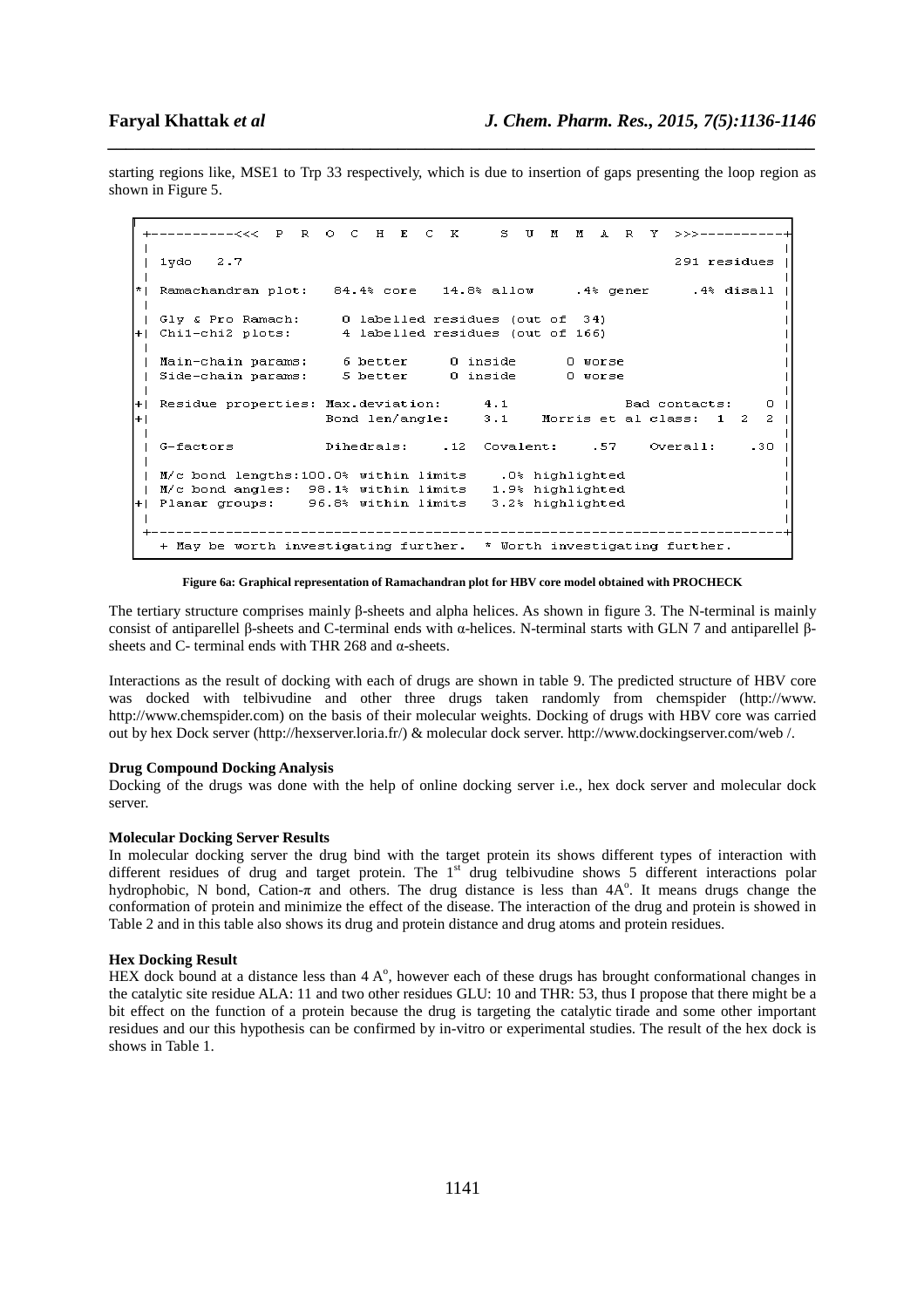

*\_\_\_\_\_\_\_\_\_\_\_\_\_\_\_\_\_\_\_\_\_\_\_\_\_\_\_\_\_\_\_\_\_\_\_\_\_\_\_\_\_\_\_\_\_\_\_\_\_\_\_\_\_\_\_\_\_\_\_\_\_\_\_\_\_\_\_\_\_\_\_\_\_\_\_\_\_\_*

**Figure 6b: Ramachandran plot statistics of the HBV core model obtained with PROCHECK**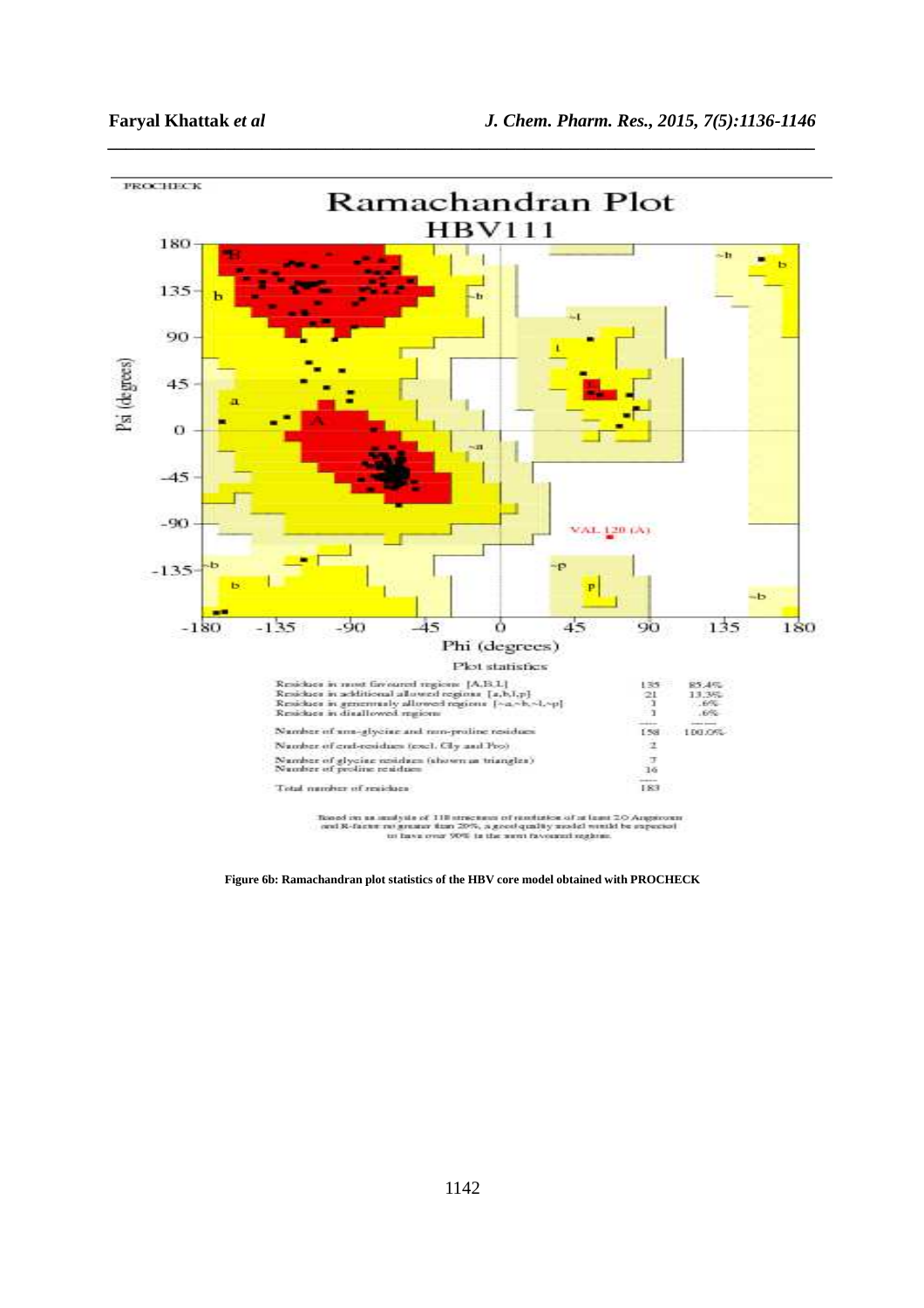

*\_\_\_\_\_\_\_\_\_\_\_\_\_\_\_\_\_\_\_\_\_\_\_\_\_\_\_\_\_\_\_\_\_\_\_\_\_\_\_\_\_\_\_\_\_\_\_\_\_\_\_\_\_\_\_\_\_\_\_\_\_\_\_\_\_\_\_\_\_\_\_\_\_\_\_\_\_\_*

## **Figure 7: Showing the result of Draw gram**

**Table 1: Docking results of drugs of hex dock** 

| Drugs       |           | distanceDRUG RESIDUEProtein residues |                         | <b>INTERACTION</b> |
|-------------|-----------|--------------------------------------|-------------------------|--------------------|
|             | 3.651 N4  |                                      | SER <sub>21</sub>       | Other              |
|             | 2.828     | O17                                  | THR533                  | Other              |
|             | 3.551     | 017                                  | ALN54 545454Hydrophobic |                    |
| telbivudine | 3.674     | O <sub>17</sub>                      | ALA54                   | Hydrophobic        |
|             | 2.877     | N1                                   | ALA11                   | Hydrophobic        |
|             | 3.365     | O <sub>5</sub>                       | GLY10                   | Other              |
|             | 3.41      | N <sub>3</sub>                       | GLY10                   | Other              |
|             | 3.542     | <b>O5</b>                            | ALA41                   | Hydrophobic        |
| lamlivudine | 3.569     | N <sub>1</sub>                       | LEU42                   | Hydrophobic        |
|             | 3.286 H30 |                                      | AI.A41                  | Hydrophobic        |
|             | 3.613     | H <sub>31</sub>                      | AI.A41                  | Hydrophobic        |
|             | 3.82      | H <sub>30</sub>                      | GLU <sub>10</sub>       | Acidic+hydrophlic  |
|             | 2.744     | H <sub>30</sub>                      | GLU <sub>10</sub>       | Acidic+hydrophlic  |
| tenofovir   | 3.714 H30 |                                      | GLU <sub>10</sub>       | Acidic+hydrophlic  |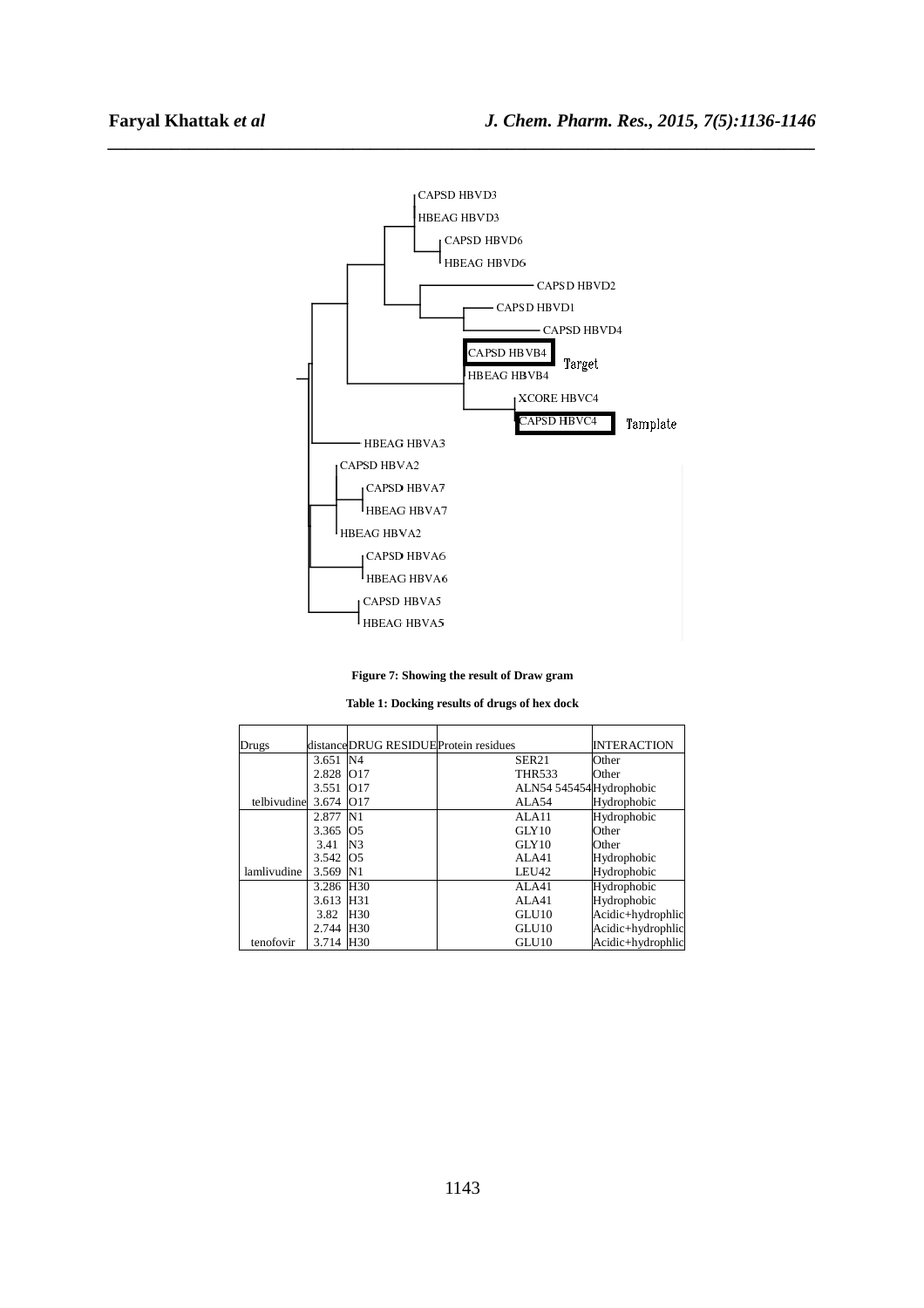# *\_\_\_\_\_\_\_\_\_\_\_\_\_\_\_\_\_\_\_\_\_\_\_\_\_\_\_\_\_\_\_\_\_\_\_\_\_\_\_\_\_\_\_\_\_\_\_\_\_\_\_\_\_\_\_\_\_\_\_\_\_\_\_\_\_\_\_\_\_\_\_\_\_\_\_\_\_\_* **Table 2: Molecular docking results of drugs**

| <b>DRUG</b>    | <b>TARGET</b>     |                      |                 |
|----------------|-------------------|----------------------|-----------------|
| <b>RESIDUE</b> | <b>PROTEIN</b>    | <b>INTERACTIONS</b>  | <b>DISTANCE</b> |
|                | <b>RESIDUES</b>   |                      |                 |
| N1             | <b>THR109</b>     | <b>HYDROGEN BOND</b> | 2.81            |
| N1             | <b>GLU145</b>     | <b>HYDROGEN BOND</b> | 2.94            |
| H1             | <b>THR109</b>     | <b>POLAR</b>         | 1.95            |
| H <sub>2</sub> | <b>THR109</b>     | POLAR                | 2.98            |
| H1             | <b>THR109</b>     | POLAR                | 3.67            |
| H <sub>2</sub> | <b>GLU145</b>     | <b>POLAR</b>         | 3.72            |
| C <sub>3</sub> | ALA69             | <b>HYDROPHOBIC</b>   | 2.1             |
| C8             | ALA69             | <b>HYDROPHOBIC</b>   | 3.88            |
| C <sub>6</sub> | <b>TRP71</b>      | <b>HYDROPHOBIC</b>   | 3.51            |
| C <sub>5</sub> | TRP71             | <b>HYDROPHOBIC</b>   | 3.63            |
| C <sub>2</sub> | <b>TRP71</b>      | PI                   | 3.82            |
| O <sub>2</sub> | CYS <sub>48</sub> | <b>OTHER</b>         | 3.74            |
| O <sub>2</sub> | ALA69             | <b>OTHER</b>         | 3.53            |
| H11            | ALA69             | <b>OTHER</b>         | 3.5             |
| C <sub>5</sub> | TRP71             | <b>OTHER</b>         | 3.48            |
| C6             | <b>TRP71</b>      | <b>OTHER</b>         | 3.04            |
| H1             | <b>THR109</b>     | <b>OTHER</b>         | 2.92            |
| C1             | <b>THR109</b>     | <b>OTHER</b>         | 3.73            |
| C <sub>4</sub> | <b>THR109</b>     | <b>OTHER</b>         | 3.31            |
| H <sub>2</sub> | <b>GLU145</b>     | <b>OTHER</b>         | 3.81            |

# **Table 2.1: LAMIVUDINE**

| <b>Drug residues</b> | <b>Target protein residues</b> | <b>Interactions</b> | <b>Distance</b> |
|----------------------|--------------------------------|---------------------|-----------------|
| O <sub>3</sub>       | <b>SER81</b>                   | N bond              | 2.97            |
| O4                   | TRP71                          | Polar               | 3.38            |
| O <sub>3</sub>       | TRP71                          | Polar               | 3.8             |
| H <sub>3</sub>       | <b>SER81</b>                   | Polar               | 2.19            |
| <b>O4</b>            | <b>THR 109</b>                 | Polar               | 3.67            |
| <b>O4</b>            | <b>GLU145</b>                  | Polar               | 3.72            |
| C <sub>2</sub>       | ALA69                          | Hydrophobic         | 3.36            |
| C2                   | ALA69                          | Hydrophobic         | 3.64            |
| C1                   | TRP71                          | Hydrophobic         | 3.84            |
| C <sub>4</sub>       | ALA80                          | Hydrophobic         | 3.34            |
| H <sub>3</sub>       | TRP71                          | <b>CATION-PI</b>    | 3.51            |
| c4                   | <b>SER181</b>                  | Other               | 3.75            |
| H <sub>3</sub>       | <b>SER81</b>                   | Other               | 2.87            |
| C5M                  | <b>THR109</b>                  | Other               | 3.46            |
| C <sub>5</sub>       | <b>THR109</b>                  | Other               | 3.74            |
| N <sub>3</sub>       | <b>THR 109</b>                 | Other               | 3.82            |
| C <sub>4</sub>       | <b>THR109</b>                  | Other               | 3.4             |
| <b>O4</b>            | <b>THR109</b>                  | Other               | 3.64            |
| C5M                  | <b>GLU 145</b>                 | Other               | 3.23            |
| N1                   | ALA69                          | Other               | 3.64            |
| O <sub>2</sub>       | ALA69                          | Other               | 3.65            |
| N <sub>3</sub>       | ALA69                          | Other               | 3.56            |
| H <sub>3</sub>       | ALA69                          | Other               | 3.87            |
| O <sub>3</sub>       | TRP71                          | Other               | 3.35            |
| C1                   | TRP71                          | Other               | 3.67            |
| <b>O4</b>            | TRP71                          | Other               | 3.83            |
| H <sub>3</sub>       | GLU77                          | Other               | 3.85            |
| <b>O4</b>            | ALA80                          | Other               | 3.6             |
| H <sub>3</sub>       | ALA80                          | Other               | 3.6             |
| C <sub>3</sub>       | <b>SER81</b>                   | Other               | 3.42            |

### **Table 2.2: TELBIVUDINE**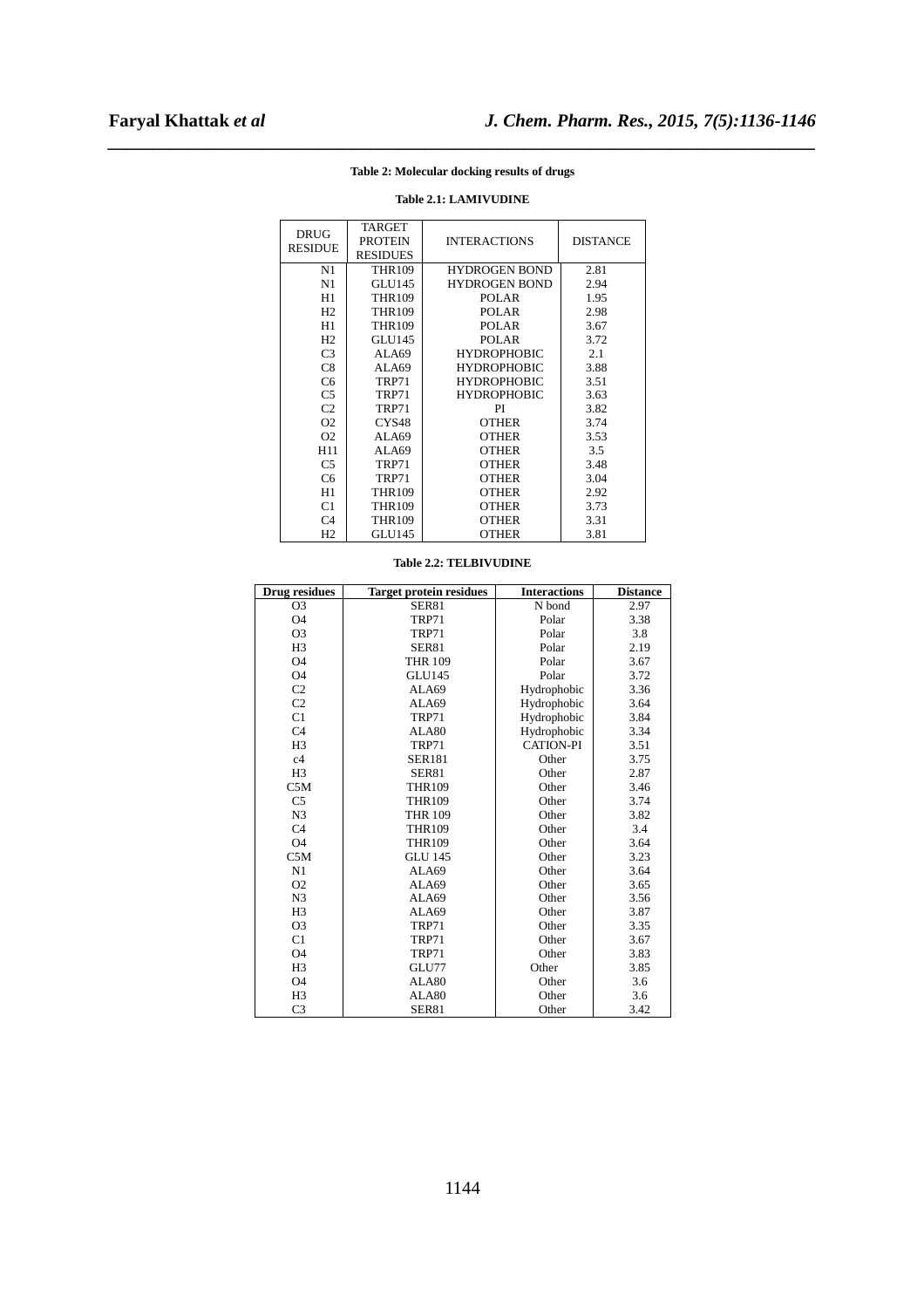| <b>DRUG RESIDUES</b>             | PROTEIN RESIDUES       | <b>INTERACTION</b>      | <b>DISTANCE</b>  |
|----------------------------------|------------------------|-------------------------|------------------|
| N <sub>5</sub>                   | <b>THR109</b>          | Hydrogen bonds          | $[2.86]$         |
| N <sub>5</sub><br>O <sub>3</sub> | <b>GLU145</b><br>TYR88 | Hydrogen bonds<br>Polar | [2.58]<br>[3.33] |
| H1                               | TYR88                  | Polar                   | [3.67]           |
| H2                               | <b>THR109</b>          | Polar                   | [3.67]           |
| H <sub>3</sub>                   | <b>THR109</b>          | Polar                   | [2.24]           |
| H2                               | <b>GLU145</b>          | Polar                   | $[2.20]$         |
| H <sub>3</sub>                   | <b>GLU145</b>          | Polar                   | [2.27]           |
| H2                               | <b>ARG175</b>          | Polar                   | [3.19]           |
| N <sub>5</sub>                   | <b>ARG175</b>          | Polar                   | [3.76]           |
| C <sub>3</sub>                   | ALA69                  | Hydrophobic             | [3.74]           |
| C <sub>1</sub>                   | ALA69                  | Hydrophobic             | $[3.70]$         |
| C <sub>2</sub>                   | <b>TRP71</b>           | Hydrophobic             | [3.40]           |
| C <sub>4</sub>                   | <b>TRP71</b>           | Hydrophobic             | [3.84]           |
| C <sub>6</sub>                   | <b>TRP71</b>           | Pi-pi                   | [3.68]           |
| O4                               | <b>PRO50</b>           | Other                   | [3.73]           |
| N <sub>3</sub>                   | ALA69                  | Other                   | $[3.82]$         |
| O <sub>1</sub>                   | ALA69                  | Other                   | [3.25]           |
| O <sub>3</sub>                   | ALA69                  | Other                   | [3.20]           |
| H1                               | ALA69                  | Other                   | [2.56]           |
| C <sub>2</sub>                   | <b>TRP71</b>           | Other                   | [3.35]           |
| N1                               | <b>TRP71</b>           | Other                   | [3.87]           |
| C <sub>4</sub>                   | <b>SER81</b>           | Other                   | $[3.61]$         |
| O4                               | TYR88                  | Other                   | [3.74]           |
| H <sub>3</sub>                   | <b>THR109</b>          | Other                   | $[3.32]$         |
| C8                               | <b>THR109</b>          | Other                   | [3.35]           |
| N <sub>4</sub>                   | <b>THR109</b>          | Other                   | [3.86]           |
| C5                               | <b>THR109</b>          | Other                   | [3.53]           |
| H2                               | <b>GLU145</b>          | Other                   | [3.15]           |
| H <sub>3</sub>                   | <b>GLU145</b>          | Other                   | $[3.41]$         |
| C8                               | <b>GLU145</b>          | Other                   | [3.77]           |

**Table 2.3: TENOFOVIR** 

*\_\_\_\_\_\_\_\_\_\_\_\_\_\_\_\_\_\_\_\_\_\_\_\_\_\_\_\_\_\_\_\_\_\_\_\_\_\_\_\_\_\_\_\_\_\_\_\_\_\_\_\_\_\_\_\_\_\_\_\_\_\_\_\_\_\_\_\_\_\_\_\_\_\_\_\_\_\_*

# **CONCLUSION**

The 17 residues are conserved in pair wise alignment between target and template. All the sequences shows highest similarity when these sequences were loaded into CUSTALX. The tertiary structure of HBV core consist of two main domains A+B structure topology. The ALA shows same interaction between hex and molecular docking server with three different drugs. The TRP and ALA show same interaction with three drugs in molecular docking. The drugs that were docked with HBV core (target) are also docked with template but these drugs do not show any interaction with 1YDO (template).